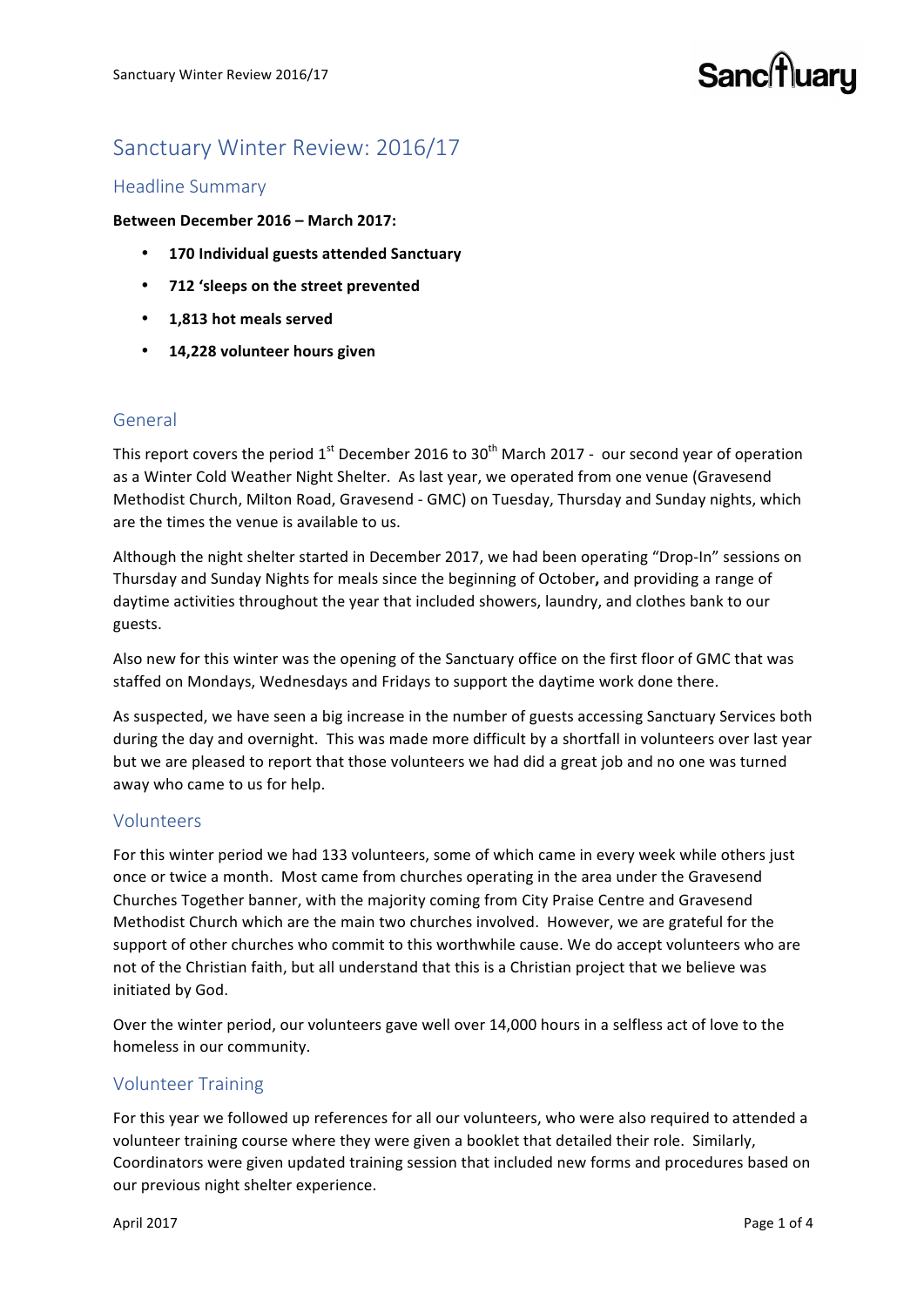

Volunteers who agreed to work in the kitchen were checked to ensure they had a Level 2 Food and Hygiene certificate.

New for this winter was the provision of Basic First Aid courses provided by the Red Cross at no charge for which we are most grateful their organiser Derek Cureso.

# Finance

The rise in the number of guests substantially increased our running costs for the year. This required us to purchase extra kit bags for storing clothes, sleeping bags, sheets, pillows and of course in the provision of food. During the winter period, our costs for last year were £8,300 while for this year it was around £10,000, which excludes the generous gifts of clothing, food and supplies made by our volunteers and the general public.

# The Statistics

The following statistics cover the 4 months of winter (December 2016 – March 2017). A full set of data for the year will be given at the end of June. (For reporting purposes, Sanctuary operates its year from July to June). A comparison with last winter is also shown:

#### **Total No. of Guests:**

| <b>Activity</b>                                   | <b>This Year</b> | <b>Last Year</b> | % Change |
|---------------------------------------------------|------------------|------------------|----------|
| No. of Guests sleeping overnight                  | 80               | 73               | 8.7%     |
| No. of Guests just having a meal but not sleeping | 41               | 12               | 70.7%    |
| No. of Guests just accessing daytime services     | 49               | 22               | 55.1%    |
|                                                   |                  |                  |          |
| TOTAL NO.GUESTS ACCESSING SANCTUARY               | 170              | 107              | 37%      |
|                                                   |                  |                  |          |
| Total No. of sleeps prevented on the street       | 712              | 657              | 7.7%     |

Homelessness is a transitory problem and not everyone who accesses Sanctuary is a rough sleeper. The number of homeless people constantly changes but we would estimate that at any one time there are around 20-25 homeless people residing in Gravesend.

#### **Ethnic Breakdown:**

The guests who came to Sanctuary were originally from the following birth places:

- $\cdot$  **EU** = 39
- $UK = 94$
- **Other = 50**

These figures are not 100% accurate, as there are some unknowns.

#### **Sleeping Status:**

The following shows the sleeping status of people when they first came into the shelter:

- **On the Street = 94**
- **Sofa Surfing = 23**
- $\ln a$  car = 10
- $R$ enting =  $18$
- Unknown =25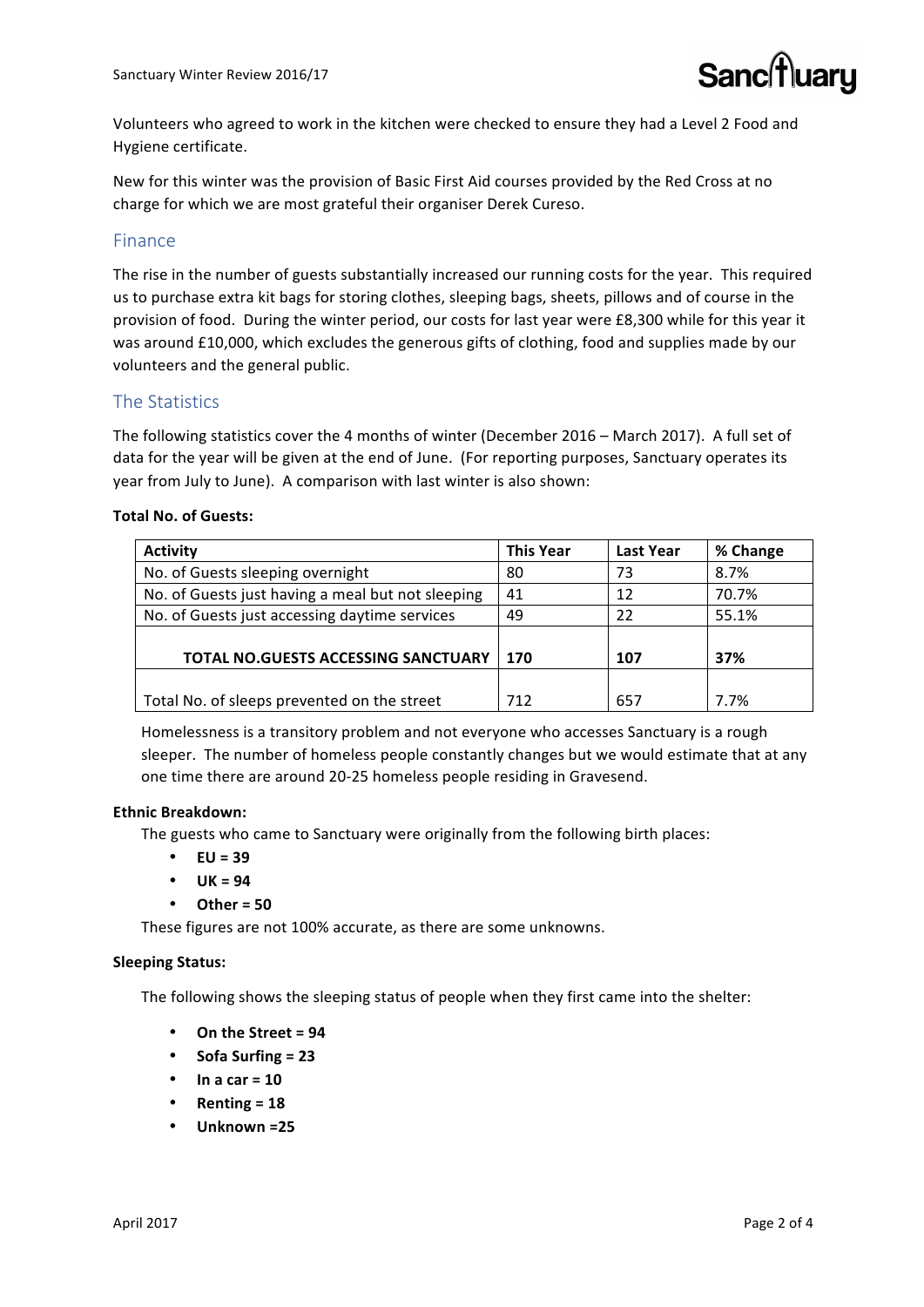#### Services accessed:

In terms of services used by our guests, we only recorded meals served last year, so for the other activities there are no comparative figures.

| <b>Activity</b>                          | <b>This Year</b> | Last Year | % Change |
|------------------------------------------|------------------|-----------|----------|
| No. of meals served                      | 1813             | 1588      | 12.4%    |
| No. of visits made across all activities | 1100             |           |          |
| No. of showers taken                     | 354              |           |          |
| No. of bags of clothing laundered        | 567              |           |          |
| No. of items of clothing issued          | 419              |           |          |

#### **Volunteer Hours:**

Sanctuary would not be possible without the large number of hours given by our volunteers. For the winter period:

- Hours given by the Night Shelter teams: **13,422**
- Hours given by the Day time activity teams: **806**
- Total number of volunteer hours given during the winter period: **14,228**

### Summary

This year has seen a big increase in the plight of people struggling to make ends meet and in particular trying to find a place to sleep. The guests we have dealt with this winter have come from a wide range of professions including a doctor and the banking sector.

The reasons for homelessness are varied and include:

- Family breakdown
- Loss of job
- Human trafficking
- Mental illness
- Lack of affordable housing
- Tenancy agreements ending
- Unwise life-style choices

The things that continues to strike us is that our guests really appreciate the fact that there are people who care about them. And it's not just those who volunteer at Sanctuary. We deal with many organisations who help us and our guests including Porchlight who have had great success in housing people and the House of Mercy who provide temporary accommodation. Without their help, the statistics shown would be much higher.

Thank you to all those who help and support us.

#### **Stephen and Lorna Nolan**

#### **Sanctuary Project Managers.**

**31/03/2017.**